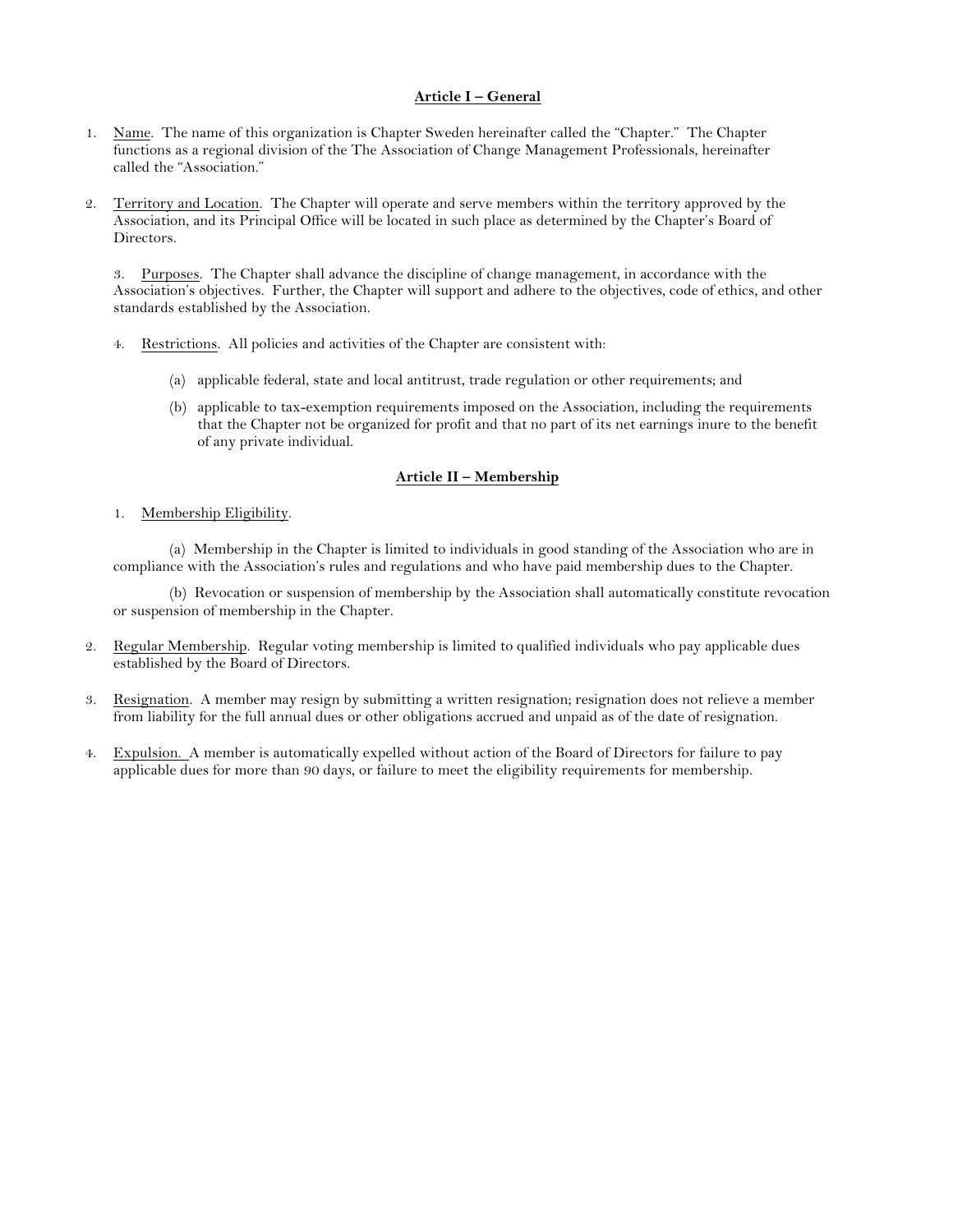member may be expelled by the Board of Directors for other reasons if the member is provided with advance written notice including the reason for the proposed expulsion, an opportunity to contest the proposed expulsion in writing or in person before the Board of Directors, and final written notice of the Board's decision.

### **Article III – Membership Meetings and Voting**

1. Membership Meetings. Meetings of the membership are held at least  $2 \times 2$  time(s) per year, at times and places determined by the Board of Directors.

- 2. Notice. Notice of membership meetings is provided to voting members at least 10 days before the meetings by postal or other delivery, facsimile, e-mail, or any other electronic means.
- 3. Voting. Whenever the members must vote on a matter under these Bylaws or otherwise, this section will apply. Voting at membership meetings may be in person or by proxy with each voting member having a single vote. A majority of the members voting in person or by proxy where a quorum is present carries an action. Members may vote without a meeting in elections or on any matter presented by the Board of Directors where a quorum participates and the votes are submitted in writing by postal or other delivery, facsimile, e-mail, or any other electronic means.

# **Article IV – Officers**

- 1. Officers. Officers of the Chapter shall be a President, Secretary, Treasurer, and any other Officers as determined by the Board of Directors. The Board of Directors shall define the roles and obligations of each Officer. The offices of Secretary and Treasurer may be combined and held by the same person at the discretion of the Board of Directors. However, the office of President shall not be held by the same person who holds the office of Secretary or Treasurer (or both).
- 2. Composition and Election. Officers of the Chapter must be at least 18 years of age and members in good standing of the Chapter. Officers are elected by a majority of the members voting where a quorum is present; the Board of Directors sets forth the procedures for how candidates are nominated and elected.
- 3. Terms. Officer terms shall be either one or two years in duration, as determined by the Board of Directors in advance of such terms being served. An Officer may not serve a successive term in the same office unless the Officer served a partial-year term in that office in the prior year. Terms coincide with the fiscal year.
- 4. Vacancies. Vacancies among the Officers are filled, for the balance of the term of office, by the Board of Directors.
- 5. Removal or Resignation. An Officer may be removed by (a) two-thirds of the members voting where a quorum is present, or (b) three-quarters of the full Board of Directors, with the Officer proposed to be removed not voting. If the Officer proposed to be removed is provided with advance written notice, including the reason for the proposed removal, the Officer must have an opportunity to contest the proposed removal in writing or in person, and be given final written notice of the removal decision. An Officer may resign at any time by providing written notice to the Board of Directors. Any removal or resignation of a person as an Officer automatically results in that person's removal or resignation from the Board of Directors.
	- 6. Compensation. Officers do not receive compensation for their services but may be reimbursed for expenses.

## **Article V – Board of Directors**

- 1. Directors. The affairs of the Chapter are managed by its Board of Directors. It is the Board of Directors' duty to carry out the objectives and purposes of the Chapter, and to this end the Board of Directors may exercise all powers of the Chapter. The Board of Directors is subject to the restrictions and obligations set forth in these Bylaws.
- 2. Composition and Election. The Board of Directors is composed of the elected Officers of the Chapter and any additional Directors elected by the membership. Directors must be at least 21 years of age and members in good standing of the Chapter. Directors are elected by a majority of the members voting where a quorum is present; the Board of Directors sets forth the procedures for how candidates are nominated and elected.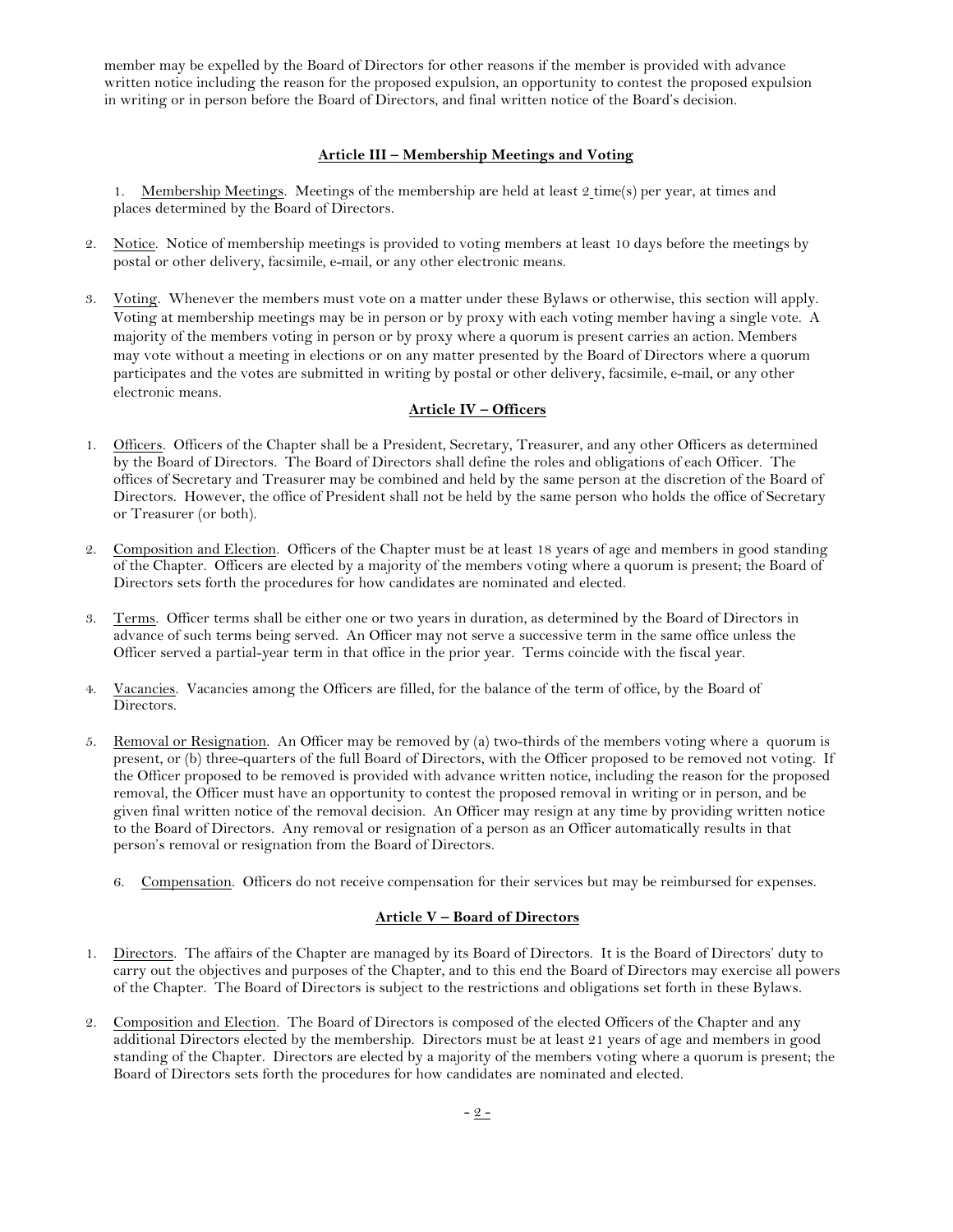- 3. Terms. Director terms shall be one year in duration. Directors may serve successive terms. Terms coincide with the fiscal year.
	- 4. Vacancies. Vacancies among Directors are filled, for the balance of the term, by the Board of Directors.

5. Meetings and Voting. Whenever the Directors must vote on a matter under these Bylaws or otherwise, this section will apply.

(a) Meetings of the Board of Directors are called by the Chairman. Meetings may be held telephonically or electronically as long as each Director can hear the others.

(b) A majority of Directors forms a quorum; a majority of votes is required to carry a matter where a quorum is present. Proxy voting by Directors is not permitted.

(c) Directors may vote without a meeting on any matter where a quorum participates and the votes are submitted in writing by postal or other delivery, facsimile, e-mail, or any other electronic means. An action taken by such a vote is memorialized by a written consent, which is signed by all Directors who voted in support of the action, and describes the action taken and authorized.

Removal. A Director may be removed by (a) two-thirds of the members voting where a quorum is present, or (b) three-quarters of the full Board of Directors, with the Director proposed to be removed not voting. If the Director proposed to be removed is provided with advance written notice including the reason for the proposed removal, the Director must have an opportunity to contest the proposed removal in writing or in person, and final written notice of the removal decision. A Director may resign at any time by providing written notice to the Board of Directors. Any removal or resignation of a person as a Director, where such person is also an Officer of the Chapter, automatically results in that person's removal or resignation as an Officer.

7. Compensation. Directors do not receive compensation for their services but may be reimbursed for expenses.

## **Article VI – Committees**

The Board of Directors may establish various committees to carry on the affairs of the Chapter. The creation of a committee shall be approved by a majority of the Directors voting where a quorum is present. The composition of each committee and manner of election of its members shall be determined by the Board of Directors. The rules in these Bylaws governing the Board of Directors also apply to committees of the Board of Directors. A committee may be given the authority of the Board of Directors.

#### **Article VII – Miscellaneous**

- 1. Charter. The Chapter, its Officers, Directors, and agents must conform with and maintain its charter and all Chapter affiliation requirements imposed by the Association.
- 2. Books and Records. The Chapter must keep books and records of its financial accounts, meeting minutes, and membership list (with names and addresses) at its Principal Office. The Chapter will make those books and records available to the Association at any time.
	- 3. Fiscal Year. The fiscal year of the Chapter is  $1^{st}$  January 31st December

4. Annual Report to the Association. The Chapter will submit an Annual Report to the Association by April of each year, which includes activities, economy, changes to the board, changes in bylaws, and any other document or report required by the Association.

- 5. Contracts. The Board of Directors may authorize any Director, Officer, agent or employee, to enter into or execute any contract on behalf of the Chapter. However, without such authorization, no person has the power or authority to bind the Chapter under any contract or agreement, to pledge the Chapter's credit, or to render the Chapter liable for any purpose or amount.
- 6. Conflict-of-Interest Policy. The Board of Directors shall adopt a conflict-of-interest policy and annual disclosure process that applies to all Officers and Directors of the Chapter.